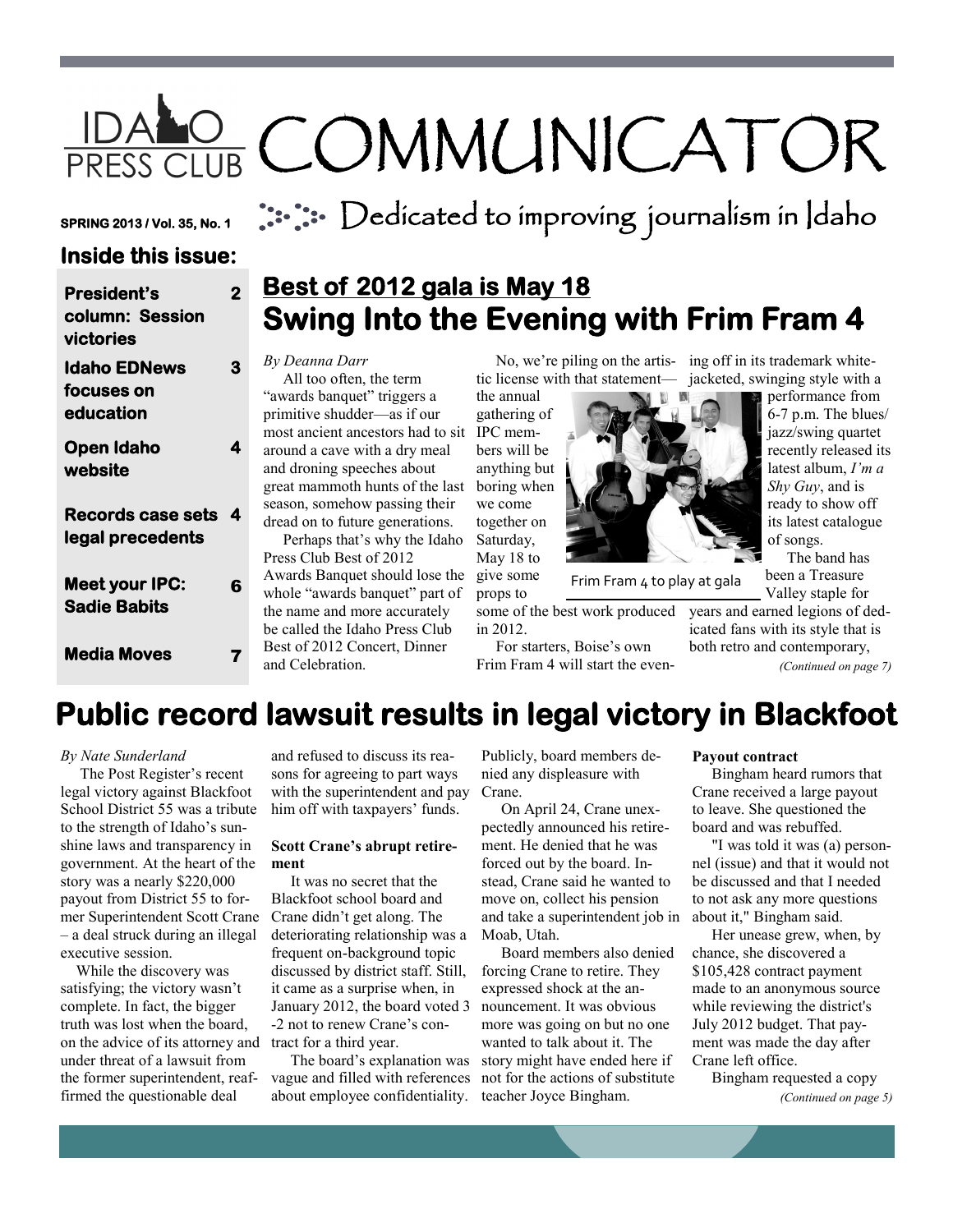**Betsy Rus-**

**President's Column** 

### **IPC Board**

**President Betsy Russell Vice President Todd Dvorak Treasurer Joan Cartan-Hansen Secretary Melissa McGrath Print Rep Melissa Davlin Broadcast Rep Sadie Babits Broadcast Rep Jamie Grey Weeklies Rep Deanna Darr Associate Rep** 

**Sydney Sallabanks At-Large Allen Derr At-Large John Hecht** 

### **Chapter Representatives**

**Southwest Todd Dvorak** 

**Executive Director**

### **Martha Borchers**

**email@idahopressclub.org**

 **Find us on Facebook or see us online: www. idahopressclub.org** 



*By Betsy Russell* It's been a good year for openness in government in Idaho.

**year's Idaho legislative session** 

like something good. The state Department of Administration proposed legislation to make all surveillance video exempt from the Idaho public records law. This happened just after a shot from a surveillance video at the state Capitol – of an armed man rifling through lawmakers' desks in the House chamber – had appeared on the front page of the Idaho Statesman newspaper, so it seemed odd timing.

 It turned out the same guy had requested extensive surveillance video of himself at the Capitol the previous year, and that's what prompted the proposed shutdown. Word was, the man may have been trying to determine where the "blind spots" in the state's surveillance system were. HB 207 would "provide that public records of security systems in place to protect public buildings and their occupants are exempt from disclosure."

 This caused us concern on a number of levels. High among them: The Associated Press broke a big story in the past year about violence at the privately run state prison south of Boise, that included video of a shocking beating of an inmate by other inmates while guards looked on. Were they trying to keep that stuff secret?

 Not to mention that Capitol video that provided fodder for some excellent news reporting about how lawmakers were reacting to folks carrying guns in the Statehouse, even as they were promoting laws designed to go the extra mile to protect gun rights. Clearly, these were public records about what was happening in public buildings, and the state was trying to make them secret.

**Celebrating victories for openness in this** 

 Others had concerns as well, including the ACLU of Idaho, which was particularly concerned about prison videos, and the Idaho Newspaper Association.

 The really great ending? After our pro-bono lobbyist, Julie Hart of Shift Public Affairs, and the INA's lobbyist, Jeremy Pisca, met with the director of the state Department of Administration, Teresa Luna, she withdrew the bill, saying she had no intention of impacting policy at prisons or other agencies. Something more specific could reemerge next year, but that bill was dead for the session.

 The second one involves an issue also related to public records: The live video streams of the proceedings of the Legislature and its committees. Legislative leaders in the past had refused to allow those streams to be archived, for fear courts would interpret the videos as the official record of the proceedings, rather than the journals of the House and Senate, as provided in the state Constitution, and the legislation itself.

 They were prompted to reconsider in part because the Idaho Freedom Foundation started capturing its own videos of the streams and posting them in its own online archives. Over the course of the session, legislative

leaders, and most notably Senate Majority Leader Bart Davis, worked closely with the press, the Freedom Foundation and others to develop appropriate guidelines for new video archiving rules, and both houses of the Legislature approved them. Now, Idaho Public Television's live streams won't vanish after a week – they'll be available for history and posterity.

 The third item was a broad public records exemption included in SB 1133, a bill ostensibly about school safety and security, a high priority nationwide in the wake of the Newtown school shootings this year. The bill added a new section to state law requiring schools to develop and submit security plans to the state, and then added this wording to the Idaho Public Records Law's list of exemptions: "School security plans, threat assessment results and related annual reports to the state board of education, as provided in section 33-1804, Idaho Code."

 The thinking: Bad guys shouldn't be able to make public records requests for the results of threat assessments showing where schools have security loopholes, which they could then exploit. The problem with this: The public records law already exempts those. It exempts "Records of buildings, facilities, infrastructures and systems held by or in the custody of any public agency only when the disclosure of such information would jeopardize the safety of persons or the public safety," and adds, "Such records may include emergency evacuation, escape or other emergency response plans, vulnerability assessments, operation and security manuals,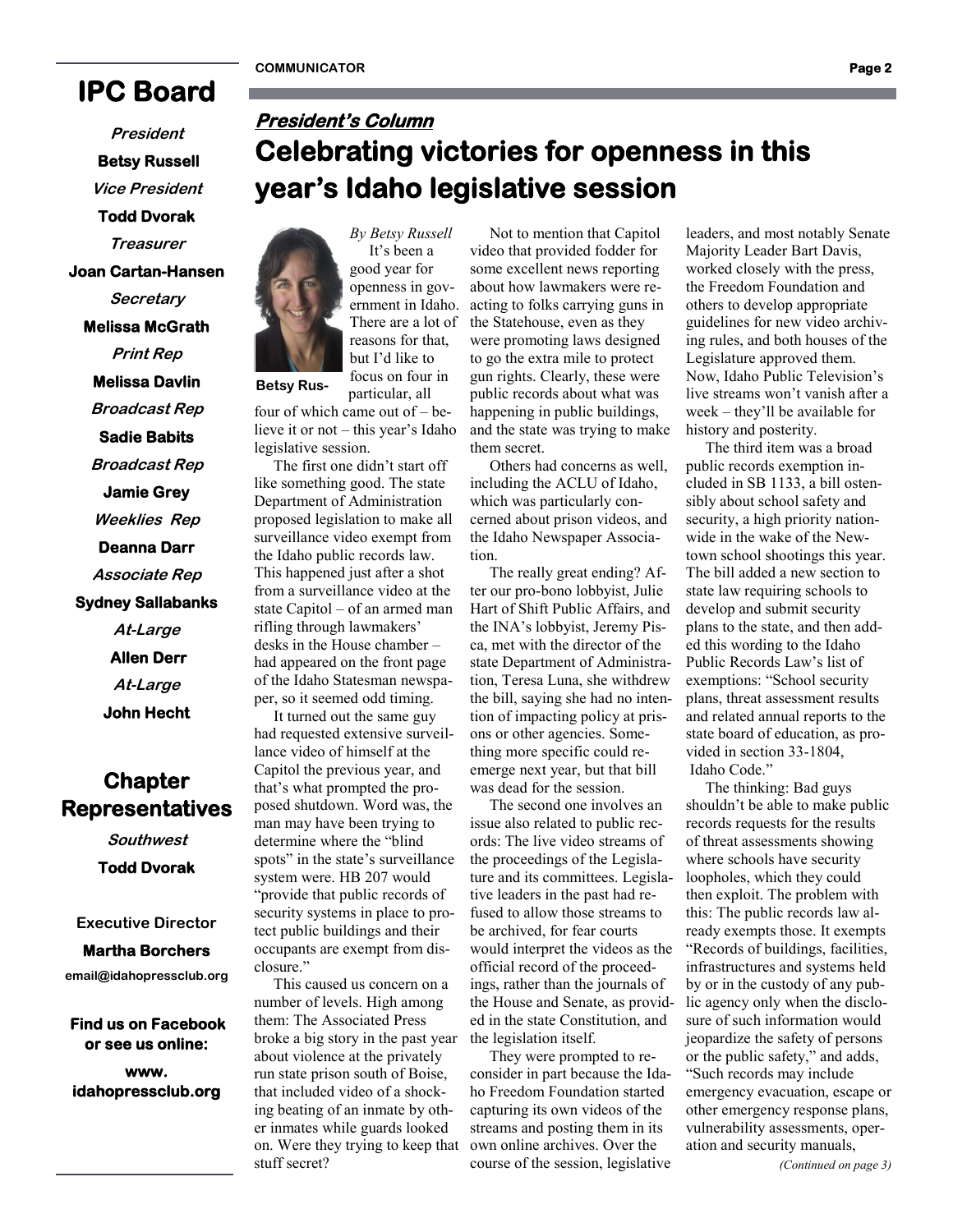### **New Idaho online news site focuses on education**

#### *By John Miller*

 There's a new education news website in the Idaho Capitol this year, but the reporters who are writing about disputes over the education budget, new teacher contract laws and additional funding for charter schools are all familiar faces.

 Idaho Education News includes Clark Corbin, the former work with the Idaho Leads legislative reporter at the Idaho Falls Post-Register, and Kevin Richert, the longtime editorial page editor for the Idaho Statesman in Boise.

 The website, breathed into life following voters' defeat of public schools chief Tom Luna's education reforms, is being coordinated through Boise State University's Idaho Leads Project, a program bankrolled by the Albertson Foundation to focus on strengthening leadership capacity in Idaho's K-12

schools.

 There's another familiar face behind the project, too: Jennifer Swindell, a former longtime reporter and editor at the Idaho Statesman who is now the Idaho Leads Project's communication director.

 Swindell says in her Project, people kept saying they wanted a forum dedicated to covering public education news.

 This isn't the first nontraditional news organization in the Idaho Capitol. Idaho Reporter, funded by the free-market think tank Idaho Freedom Foundation, has been in the statehouse for several years.

 Idaho Education News, at [www.idahoednews.org,](http://www.idahoednews.org) is modeled after a similar education-

linked reporting project in Colorado that's funded by the Gates Family Foundation, among other groups.



 There, Education News Colorado bills itself as the only news service "devoted to continuing, in-depth coverage of education policymaking in the legislature and state government and to comprehensive

coverage and serious analysis of such issues as school choice, accountability and education reform."

 Swindell traveled to Denver to meet with its leaders, to glean ideas amid the scramble to get her site off the ground ahead of the Legislature's Jan. 7 start this year.

 In addition, employees from Education News Colorado have traveled to Idaho to provide more input on the new project.

 "We're fortunate to use their experience, sharing their experiences with us," Swindell said. "We're not starting completely from scratch."

 In addition to original reporting about education legislation and policy by its reporters, the Idaho website includes areas for columns from experts and others about topics related *(Continued on page 8)*

### **President's column: Making records requests easier**

*(Continued from page 2)*

plans, blueprints or security codes."

 The new exemption would go beyond that, making secret the entire process of determining whether school districts are complying with new state requirements to protect student safety. There would be no public accountability, no statistical reports on how many districts are in compliance, not even any opportunity for parents to find out if their kids' school's safety procedures are up to snuff.

 Our pleas to the sponsor went unheeded in the Senate, but when the bill hit the House committee, committee members added their own concerns, as did Julie and lobbyists for the Freedom Foundation and the ACLU. We participated in drafting a slew of amendments to the bill, but when it came up

on the House's amending order, es of sexually harassing a Senthose committee amendments didn't get considered – instead, the bill became a vehicle for a late-session "radiator capping" procedure, in which its entire contents were stripped out and replaced with the text of two House-passed gun rights laws that never got hearings in the Senate. The amended bill then died.

 We shed no tears. When the issue comes back in the future, we'll be watching to make sure our concerns are addressed and public accountability preserved.

 This brings us to the fourth item, one on which we started work last year. At that time, a flurry of public records requests flew around the Senate as all us reporters sought to stay on top of a major scandal that led to the resignation of the Senate's majority caucus chairman, then -Sen. John McGee, amid charg-

ate staffer.

 The problem: Traditionally, the Legislature hadn't designated a specific custodian for public records requests for things like emails of individual lawmakers, essentially leaving each lawmaker to deal with them on his or her own. So what happens when that lawmaker has resigned? And are the members themselves really the best ones to be retrieving the emails from the state's system?

 Our lobbyists worked throughout the session, particularly with Senate President Pro-Tem Brent Hill and House Speaker Scott Bedke, and legislative leaders from both parties and both houses enthusiastically signed on. New Senate and House rules designating a single custodian for public records requests in each body passed

unanimously; this will make the process of requesting public records easier on both the public and the Legislature.

 Throughout the legislative session, our First Amendment Committee, chaired by Idaho Press Club Vice President Todd Dvorak, met weekly for brownbag lunches with our lobbyists, Julie and her partner Nate Fisher and tracked and stayed on top of legislation that affects our right to know what's going on in our government. I'd like to thank Todd, Julie, Nate, and all the members of the committee for their good work this year. It's something to celebrate!

 *Betsy Russell is a Boisebased reporter for The Spokesman-Review, and is president of the Idaho Press Club.*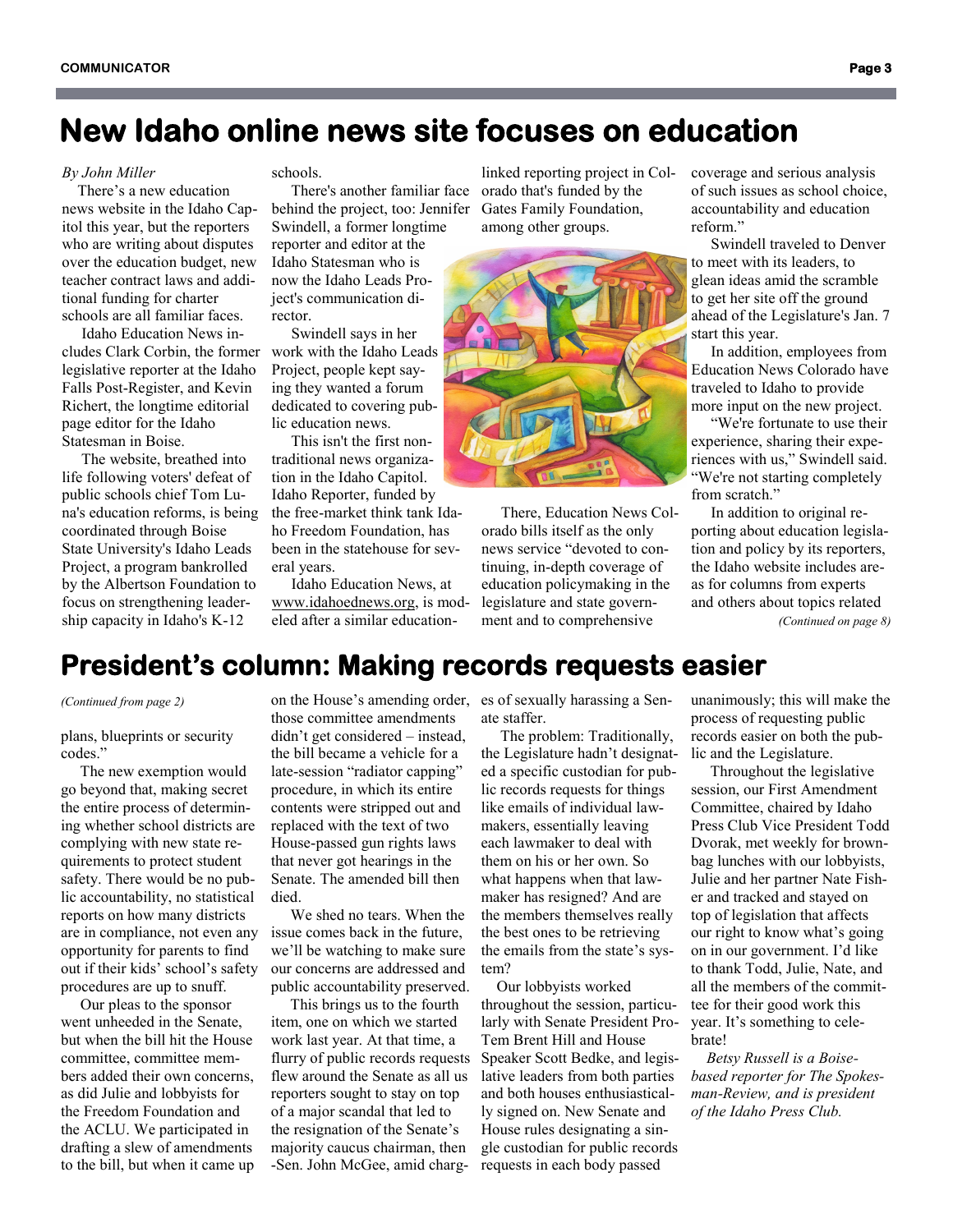### **Open Idaho: Working to promote access**

### *By Joan Cartan-Hansen*

 Whether you are a journalist, a public official or a private citizen, you have rights and responsibilities under Idaho's Open Meeting and Public Records laws. Now it is easier to find out what to do if you are denied a document or barred from a public meeting. Idaho Public Television and Idahoans for Openness in Government have updated their award winning *Open Idaho* website to reflect recent changes in state statutes.

 On the *Open Idaho* website, you'll find eight videos that go through the "dos and don'ts" of how the state's Open Meeting and Public Records laws should be applied. In addition, the *Open Idaho* website contains detailed resources to help journalists and citizens access government meetings and documents and information to train **closed, ask:** "Under what proand support public employees responsible for administering these laws.

 Joe Golden and Tom Willmorth, a.k.a. The Fool Squad, star in the videos. As part of the update, the steaming versions of the videos on the website were closed captioned for hearing impaired.

 Members of Idahoans for Openness in Government (IDOG) now have an special DVD version of the *Open Idaho* project that's available for training sessions, in addition to the live seminars IDOG conducts periodically around the state with Idaho Attorney General Lawrence Wasden.

 If you are ever denied a public document or denied access to a public meeting or court proceeding or even if you minutes." just have a question about these -From the *Open Idaho* website two statutes, help is available. Send an email via the *Open Idaho* website's "Contact Us" form and someone from the Idaho Press Club or Idahoans for Openness in Government

#### will respond.

 Find out more about your rights at the *Open Idaho* website: www.openidaho.org **What to do if you are denied a public document?**

 If you are denied a record, ask to speak to the custodian of the records in question. Ask the custodian to cite the exemption under which you are being denied the document. Be sure to note their answer. Next ask for written denial and request information about the appeals process for the agency holding the document. Follow their procedures. You have the right to formally appeal the denial of your public record in the local district court. -From the *Open Idaho* website

### **What to do if you think Idaho's Open Meeting Law is being violated:**

 **If a meeting is being**  vision of the Idaho Open Meeting Law do you intend to close this meeting? Has a two-thirds majority voted to close the meeting, and has that vote been recorded in the minutes?"

 **If you object to the closure, say**: "I object to the closure of this meeting, and I note for the record that any action taken in an illegally closed meeting is null and void. Furthermore, each member of the governing body who knowingly participates in an illegally closed meeting can face fines. I also remind the board that even in a valid executive session, no final action or decision can be made. The Idaho Open Meeting Law requires all decisions to be made in public. I ask that my objection be noted in the

 *Joan Cartan-Hansen is a reporter, producer and host at Idaho Public Television, produced the Open Idaho project, and is the treasurer of the Idaho Press Club board.*

### **Bingham v. Blackfoot points up red flags the press should notice**

### *By Brian Kane*

 In December, Judge David Nye handed down a decision in  $\bullet$ a public records case. Based on this analysis, there are several instructive points for the press and public as they engage in governmental oversight. This case is particularly instructive because Judge Nye expressly acknowledges, "Yet, everything about this case smacks of a public agency trying to hide its decision-making from the public."

 First, don't just rattle your saber. Once Joyce Bingham made her request and it was denied, she hired an attorney. This might have been the most important step Bingham took in securing her rights under the Idaho Public Records Law. Under Idaho Code § 9-343 the sole remedy is to bring a complaint in the district court where the records are located. The best way to claim that remedy is by hiring an attorney. The single best way to insure your rights are protected is to hire an attorney.

 Second, be wary. It is exceptionally difficult for a public agency entering into a contract with a public employee requiring the expenditure of public money to then claim that it is exempt from public records disclosure! Within the Blackfoot case, the school district tried to claim that the agreement was a personnel record, which the press appeared willing to accept as a justification. Only after Bingham hired an attorney, filed a complaint, and scheduled a hearing did the press file a petition for public writings.

 Third—the test for a public record is simple:

- Any document
- Containing information relating to conduct or ad-

ministration of public business

Regardless of form.

 Within the Blackfoot case, the school district claimed that the agreement was exempt from disclosure because it was a personnel record. But the court evaluated the agreement to determine whether it was a product of the job, or an evaluation of performance of the job. The former is not a personnel record, while the latter is. As a separation agreement, it clearly did not meet the evaluation test with regard to the personnel record exemption.

 This conclusion leads to two final important points. A public entity cannot simply label a document with a title that places it into an exempt category the content of the document must actually fit the exemption. And, a public entity cannot create an exemption when there is none by creating a confidentiality clause within an agreement. There should be existing authority for the creation of the confidentiality clause in order for a governmental entity to include one in an agreement or otherwise public record.

 Don't be afraid to challenge claims of exemption. Idaho's Public Records Law is designed to provide transparency and oversight of the government's business. As reflected in the Blackfoot case, sometimes the best case for Idaho's Public Records Law is made to a judge—so be prepared to make your case!

 *Brian Kane is the assistant chief deputy attorney general of the state of Idaho, and an authority on the state's public records and open meeting laws.*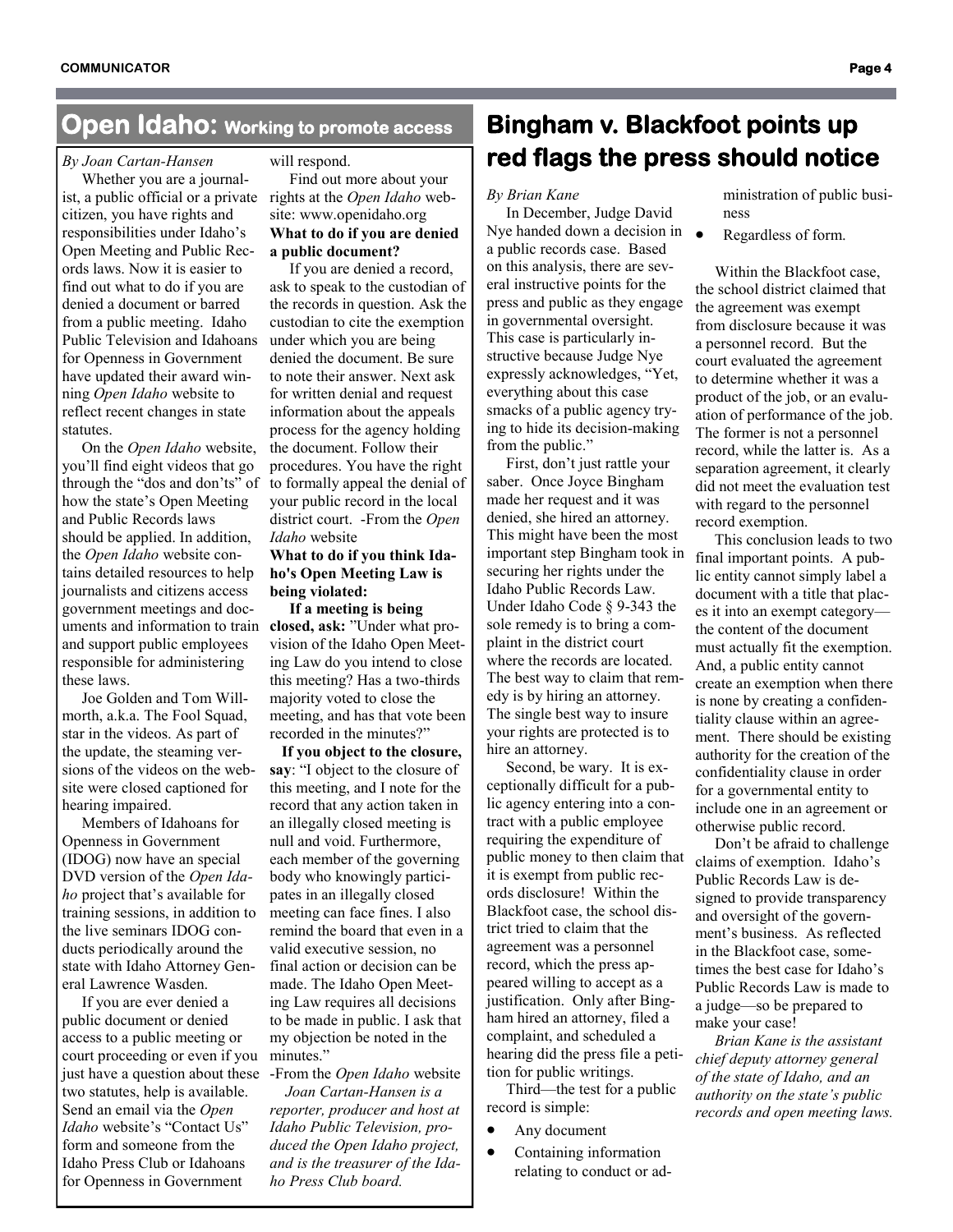### **Blackfoot School District: Board cited 'personnel issues'**

*(Continued from page 1)*

of the contract and was refused because it was a "personnel issue."

 Continued rumors caught the attention of local news media, including the Post Register.

 The newspaper began reviewing budgets, meeting minutes and making numerous records requests. The April 24 minutes showed the board made an agreement with "Employee B-2012" during an 8-minute executive session.

 Not so coincidentally, that was the same date Crane announced his retirement.

 A majority of document requests filed by local media were denied; the board cited personnel issues. Eventually, on the recommendation of its attorney, District 55 confirmed that Employee B-2012 was Crane. District officials, board members and Crane refused to discuss the agreement, however.

 While we had no direct evidence, Bingham and the Post Register began acting on the assumption that the Crane agreement and the \$105,428 contract payment were related.

#### **Open meeting violations**

 Convinced the Crane agreement was public record, Bingham put her money and reputation on the line by suing to force the district to reveal the document. The Post Register, working closely with Bingham, joined the lawsuit shortly after.

 "Too many members of governing bodies in Idaho are either ignorant of our sunshine laws or simply flout them, and when our information requests for corrective action go unheeded we have no choice but to seek a court mandate," Post Register Publisher Roger Plothow said.

 The Post Register also sent District 55 notice of its belief that the board violated open meeting laws by making an agreement with Crane during an executive session.

 The lawsuit was an unqualified success. Sixth District Judge David Nye determined the contract was not a personnel record and ordered its release within three days. He ruled that a clause inserted into the contract stating that it would be placed into Crane's personnel file and not disclosed under the public records law was invalid, and that inserting such a clause can't make what was clearly a public record somehow fit under the personnel records exemption.

 "Everything about this case smacks of a public agency trying to hide its decision-making from the public," Nye wrote in his December ruling.

 The released separation agreement stipulated Crane receive nearly \$220,000 for the remainder of his contract. The document contained instructions to be hidden in Crane's personnel file and included a nondisclosure clause preventing Crane or the board from discussing it.

 After the judge issued his ruling, the board called a special meeting.

 At that meeting, district attorney Dale Storer admitted the board violated opening meeting laws during the April 24 executive session. The board also admitted a violation March 13, when, according to Storer, Crane first outlined his separation agreement. The violations occurred because neither of the executive sessions had been called to discuss Crane's retirement.

 "After consulting with our legal counsel, we find that we did err ...and got into a discussion that we shouldn't have had," board Chairman Scott Reese said in December.

 As per Idaho Code 67-2347 (1), Reese declared his intention to "cure" the infringement by "declaring that all actions taken at or resulting from the meeting in violation ... (are) void." The board was given a month to void the contract or reinstate it during an open meeting.

 District officials, the board and Crane still refused to discuss specific reasons for the contract. The board did, however, stand by its decision to create the contract.

### **Aftermath: Recalls, resignation**

 The revelation that District 55 paid its former superintendent \$220,000 to retire, and then hid the evidence, caused massive public outcry in Blackfoot. Dozens of angry residents spoke at board meetings demanding an explanation. But residents never received one.

 During a January board meeting, Crane's attorney's made it clear that if the board voided the separation agreement or revealed the circumstances leading up to the agreement, Crane would sue the district for breach of contract.

 Trustee Taylor Johansen took a stand and argued the public had a right to know why the district agreed to the contract.

 Johansen implied Crane forced the district into the agreement by threatening a lawsuit if they did not agree. A payout was cheaper than a lawsuit, he said. Johansen refused to elaborate on the Crane's threat without the permission of legal counsel.

 Amy White, the district's interim attorney, advised the board that since the action reNate Sunderland

garding the open meeting violation wasn't commenced within 30 days, the contract wasn't automatically voided. "The Idaho Supreme Court … has held that unless an action, which is in violation of an open meeting act, is challenged in 30 days, the action is valid and stands," White said in January.

 She recommended the board not discuss its reasons for the contract. The board voted to reaffirm the separation agreement as legally binding and announced the matter was closed.

 It was a frustrating end. Nothing in the Open Meeting Law prevented the board from explaining its actions or choosing not to reaffirm the contract. Still, a limit longer than 30 days to challenge illegal closed meetings would allow more recourse and review.

 We may never know why the board agreed to the contract, but the board's actions did have consequences. Recall efforts recently were initiated, two board members resigned and another has opted not to run for reelection.

 The remaining board members will stand for election in May.

 *Nate Sunderland is a reporter for the Idaho Falls Post Register who covered the Blackfoot School District story.*

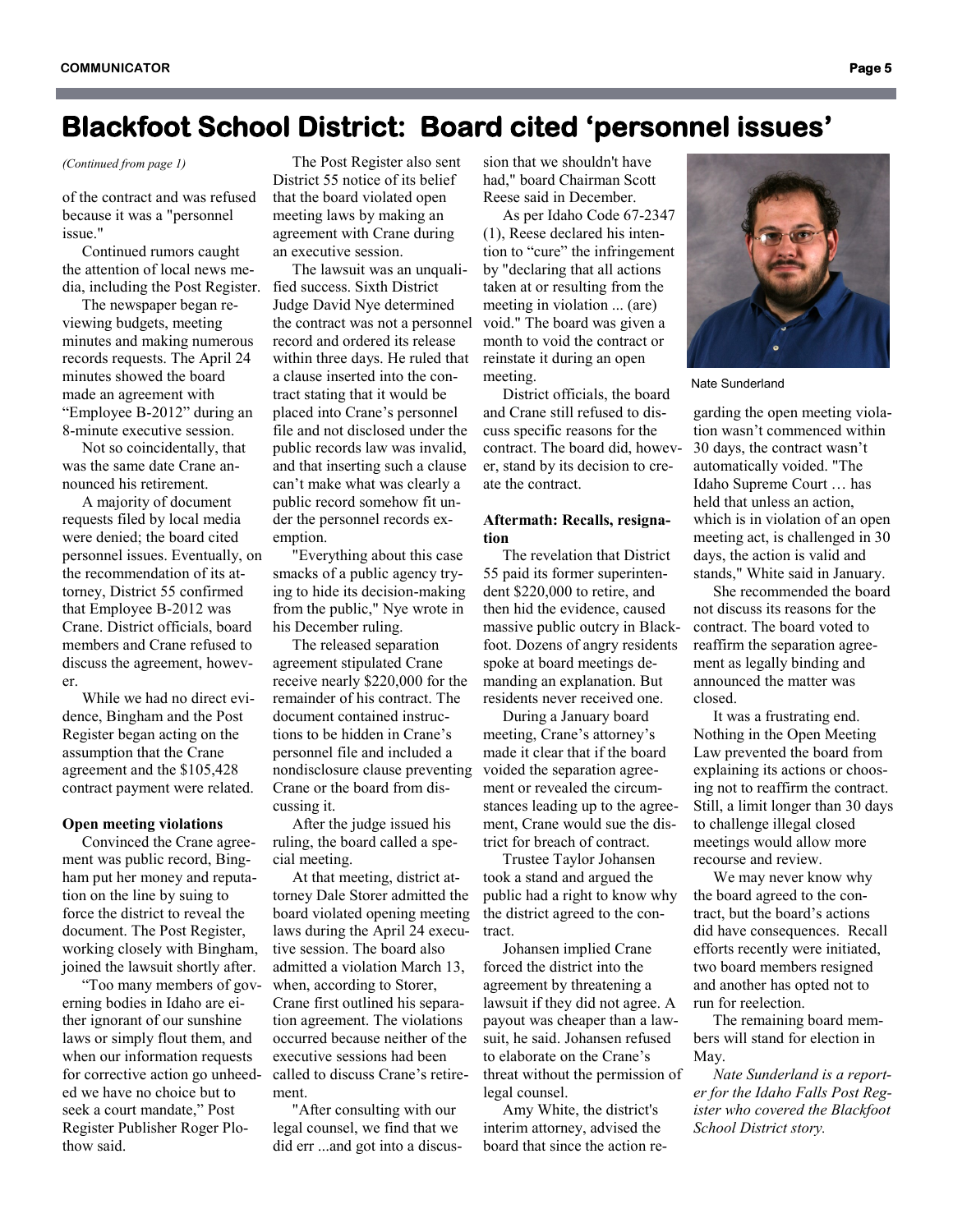### **Meet your IPC: Sadie Babits**

**Name:** Sadie Babits **Job:** News Director for Boise State Public Radio

**Education:** B.A. Political Science / International Relations; minor in Mass Communication from Boise State

 **Where are you originally from?** I've lived so many places - Portland, Denver, Washington, D.C. (briefly), Flagstaff, Arizona. But I call Boise my home and I'm originally from Salmon, Idaho, where I grew up.

 **What brought you back to Idaho and BSPR?** A great opportunity to lead Idaho's largest public radio newsroom! My husband Nate and I love Boise and he had just received his doctorate and was living in Portland, Oregon. I was an assistant news director in Denver, Colorado and we really wanted to bring our lives back together. BSPR was searching for a new news director and Nate really wanted to open a clinic in Boise. So in 2011, I became the news director at BSPR and Nate launched Trailhead Chiropractic. We are both happy to have roles in this community we both love.

 **What draws you most to radio journalism?** I've always felt that the voice alone carries so much emotion and when you **BSPR has accomplished in**  combine it with reporting and storytelling, you have journalism that takes listeners on a journey.

 **What is the most memorable story you have covered?**  I've been lucky to cover many memorable stories, from Jack Hemingway's funeral 13 years ago, to the Jarbidge Rebellion in rural Nevada, to covering the Tour de France and the Olympics. So it's hard to choose. But I will never forget being in Kenya reporting on illegal charcoal production. I met a man living in a tiny village with his wife and 10 kids, bare-

ly able to feed his family. The only way he could was to make charcoal, which is illegal in Kenya, and then essentially smuggle it to the market in Nairobi. I can still see his face and the faces of his children. Heart-breaking.

 **Who is the most interesting person you've interviewed?**  I've interviewed so many interesting people from the leader of the band Churchill to Lance Armstrong – pre-doping scandal - to authors like Alan Heathcock and Craig Childs. So I'm going to go with my most recent interview with Academy Award-winning actress Jodie Foster at the Sun Valley Film Festival. We did the interview in a storage closet at nexStage Theatre in Ketchum. It had been turned into a sort of green room. She was really down to earth and we talked about directing films and why she loves downhill skiing in Sun Valley.

 **If you could interview anyone, who would it be and what would you ask them?** I would love to meet Bono of U2 fame. I'd ask him about his humanitarian work and how he's able to stay so relevant after all of these years.

 **What are some things the last year that you're most proud of?** I'm really proud of how our newsroom has grown in the last two years and some of the special projects we're a part of, including our collaboration with NPR on StateImpact Idaho. I was hired right when BSPR found out it would be one of eight states in the country to be a part of this national-local collaboration. I hired our StateImpact team and launched the project nearly two years ago. We're pushing forward data driven journalism through this collaboration and providing niche reporting you

can't find anywhere else. I'm proud of the work we've done and the stories that we've been able to tell digitally and on air. I'm also happy to say that by the end of this year our news team will be in a new facility that will be a state of the art newsroom complete with new studios. I'm really thankful to be in a position that has me providing input on a new newsroom design, working with our management team on strategic plans, and launching a series of community engagement events in the coming months. I have a dynamic role which means that no day is the same. I see great things for public radio in Idaho and I feel lucky to be a part of it!

 **I know you do some arts reporting. What are some hidden gems in Boise (artists, places, music, anything) that people should definitely check out?** Boise has an emerging art scene that in the last couple of years has really taken off. There's so much creative energy and we're seeing that through events like Treefort Music Fest and Modern Art.

 I'm working on a profile right now about artist and illustrator Bill Carman, whose work is currently showing at the Brumfield Gallery in Hyde Park. His work is imaginative and lets you find your own stories in every painting. Also there are some interesting shows at the Linen Building's Gallery. Artists such as painter Bill Lewis are part of a series of exhibits around the creative process. A show called "Unfinished" just closed where artists like Lewis work to com-

plete unfinished art. Now he's a part of a new show at the Gallery focused on collaboration.

 There's also a monthly series called BliP happening at Hyde Park books where local authors



Sadie Babits

have live reads of their plays.

 **Ever had any embarrassing or totally unplanned onair moments? O**ne of the most embarrassing moments was while I was working in my first radio gig at KSRA in Salmon, Idaho. The general manager at the time wanted me to learn to stay calm in any situation on the air. He proceeded to make funny faces at me while I was on the air one day. I couldn't keep the laughter in and just busted out laughing live on the air. For those who know me, I have a very loud laugh.

 **When you're not working hard or volunteering with the IPC Board, what do you like to do?** I absolutely love being outside and I'm a bit of an adrenaline junky. So I spend a lot of time mountain biking, skate skiing in the winter and hiking all year round with my husband Nate and our lab Jacques. I practice yoga and have been known to do a pose or two out in Boise's Foothills. And I almost always have a couple of books I'm reading.

 **Anything else unique we should know about you?** I'm proud to have grown up in Salmon, Idaho where I had an amazing childhood which included being crowned the 1995 Salmon River Rodeo Queen. I still have my belt buckle and crown.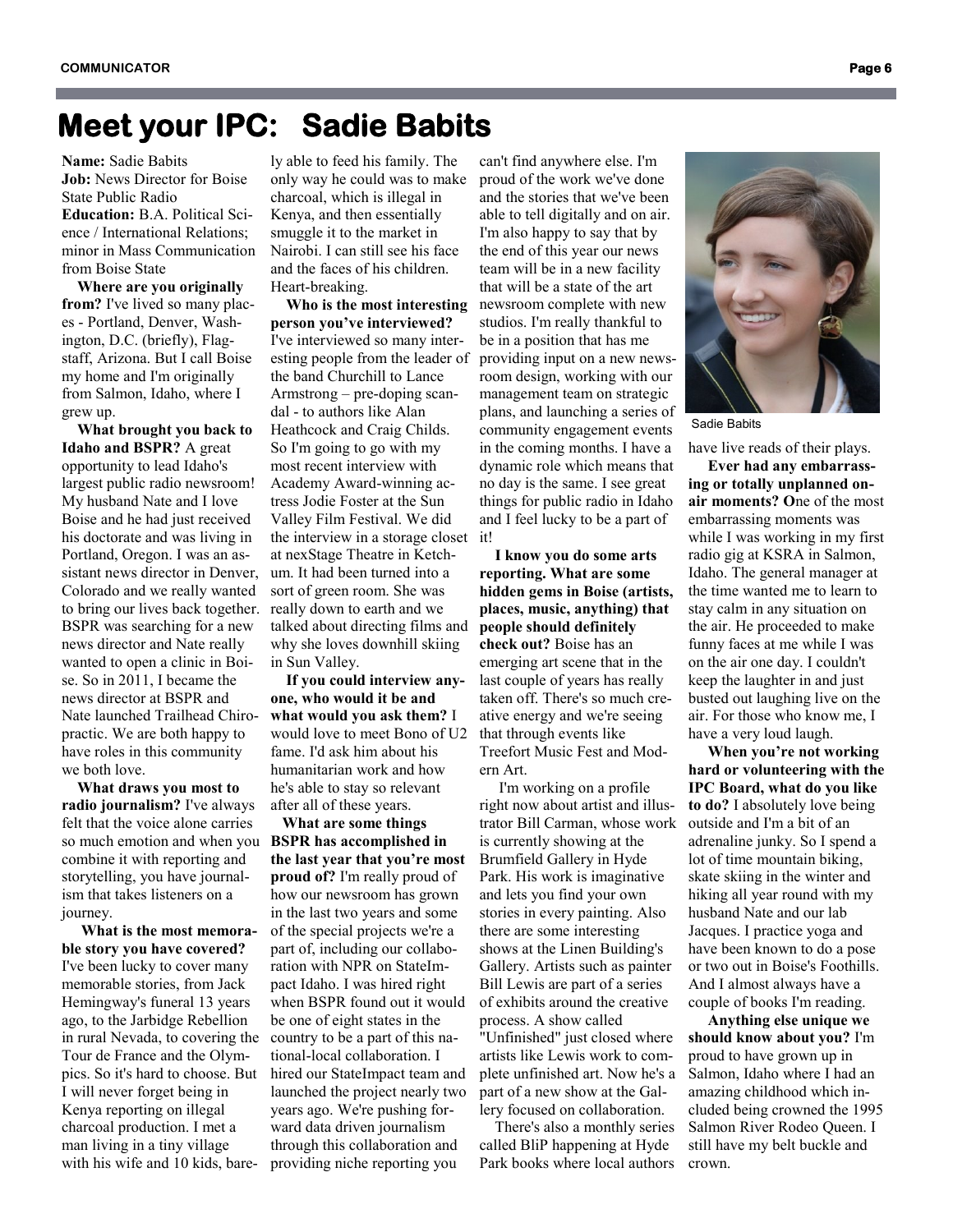## **New faces in your newsroom or communication department? Let everyone MEDIA MOVES know. Send your Media Moves to: email@idahopressclub.org**

#### IDAHO PRESS-TRIBUNE

 Business reporter **Holly Beech** is the reporter for Meridian Press, a new weekly newspaper that launched Jan. 25, 2013. Beech is a graduate of Northwest Nazarene University. Local Editor **Charlotte Wiemerslage** handles day-to-day news operations for the new product.

 Night Reporter **Torrie Cope** is the new business reporter after serving as night reporter for a year at the Nampa newspaper.

 **Rebecca DeLeon**, former editor in chief for The Arbiter at Boise State University and recent BSU graduate, is the new night reporter at the Idaho Press-Tribune. DeLeon previously held internships at the Idaho Press-Tribune and Times -News. **Dave Southorn**, who worked at the Idaho Press-Tribune for seven years, covering BSU, recently accepted a sports writing job at the Idaho Statesman.

#### COEUR D'ALENE PRESS

 **Bill Buley**, city editor for the past 12 years, left to become editor in chief of The Garden Island on Kauai. Reporter **Alecia Warren** left for a position with Mass Media in Las Vegas.

IDAHO STATESMAN

 **Nate Poppino** is the new web-

site manager/breaking news editor; he was formerly city/managing editor for the Twin Falls Times-News. **Zach Kyle**, new business reporter focused on housing, banking and finance and the nexus of business and government, was formerly a reporter at the Idaho Falls Post Register.

 Departing staffers include **Patrick Orr**, public safety reporter. He will become a community resource officer for the Ada County Sheriff's Office. **Bob Lockey**, web developer, will become the web marketing specialist for Blue Cross Idaho. Former online/breaking news reporter and editor **Meghann Cuniff** left for a reporting position in the Beach Bureau of the Orange County Register.

### TWIN FALLS TIMES-NEWS

 New business/food reporter and Sunday editor **Joe Cadotte** comes to the Times-News from Duluth, Minn. New copy editor **Eric Goodell** returns to the Times-News, where he worked previously until 2011. City/Managing Editor **Nate Poppino** departs for a position at the Idaho Statesman.

#### BOISE WEEKLY

 **Zach Hagadone** has been named the new editor in chief. Previously publisher/editor of the Sandpoint Reader, Hagadone has been a regular contributor to BW and served a stint as the paper's business editor in 2010. Hagadone takes over for **Rachael Daigle**, who left the paper in October 2012

#### IDAHO PUBLIC TELEVISION

 **Greg Hahn**, former host of Idaho Reports, has departed for a new position as vice president for communications at Boise State University. General Manager **Peter Morrill** has announced his upcoming retirement; the State Board of Education is launching a search for his replacement. Morrill will continue in the post through the summer and will assist with the transition.

#### KTVB—TV

 **Briana Carr** is a new digital media producer. She was last with FOX Sports in Los Angeles. **Karen Zatkulak**, reporter, recently came from WTVC in Chattanooga, TN. **Tyson Miller** has been promoted from web producer to producer of News at Six. **Brandon O'Rourke** is now the executive producer of Today's Morning News. Producer **Julia Dodson** has left KTVB.

KBOI—TV

 **Carrol Carreau** joins KBOI as news director. She came from CNN in Atlanta. New reporter **Sarah Brodie** came from KEZI in Eugene.

#### KIVI– TV

 **Bri Eggers** joins as a new morning weatherperson. She came from KINF radio. **Gemma Gaudette**, morning anchor, left to take a position with the University of Idaho.

#### KPVI—TV

 **Dave Martinson** is the new weekend anchor/reporter. He is a graduate of BYU-Idaho.

#### KLEW– TV

 **Sophia Miraglio** was recently promoted to full-time news reporter and weather anchor. **Veronica Miracle**, reporter, is now the anchor for the weeknight newscast. **Matt Sizemore**, reporter/anchor joined KLEW in March. He came from KVAY-FM Radio in Lamar, CO.

 **Christine Boggy**, sports reporter/anchor left to go to NTV in Nebraska. **Whitney Hise**, news reporter/anchor left to pursue other options. **Meg MacNamara**, news anchor/producer left to do freelance work.

### **Register for banquet on May 18: What you need to know**

#### *(Continued from page 1)*

accented by superior musicianship. If you're one of the few who isn't already a convert, check out the group's website at frimfram4.com.

 Show up at Boise Centre in the heart of downtown Boise at 6 p.m., grab a drink and mingle with friends and co-workers while you get a full hour of Frim Fram 4.

 The dinner portion of the evening will begin at 7 p.m., and the menu is anything but dry. This year, attendees will select between slow-roasted prime rib with mushroom jus, horseradish and baked potato;

cedar plank salmon with lemongrass buerre blanc and roasted rosemary potatoes; or eggplant parmesan with fresh mozzarella and house-made marinara. The meal will be completed with a selection of decadent desserts and coffee.

 In addition to the two nohost bars, wine by the bottle will be available for purchase from the tables.

 Once again, media organizations and businesses will be able to purchase a reserved table of 10 to ensure their guests are able to sit together. All other seating will be on a first-come, first-served basis.

The cost for attending this

year's Concert, Dinner and Celebration is \$40 for Press Club members, \$45 for nonmembers or \$375 for a reserved table seating up to 10 people.

 Registration will be available online at idahopressclub.org, and those reserving a table must provide a full list of attendees and their choice of entree at the time of registration. To keep things easy, payment can be done via PayPal online as well, although there is a \$2 service fee per ticket for those electing to do so.

 Since all media revolves around deadlines, these are the ones you need to know: pre-

registration for the event is not only required, but it must by done no later than Monday, May 13. Any cancelations after Wednesday, May 15 will be charged full price and no-shows will also be billed for the full cost of the ticket.

 For more information or to register, visit the IPC website at idahopressclub.org and click on the link for the Best of 2012 Awards Banquet.

 *Deanna Darr is the features editor of the Boise Weekly and serves on the Idaho Press Club board; she is this year's banquet committee chair.*